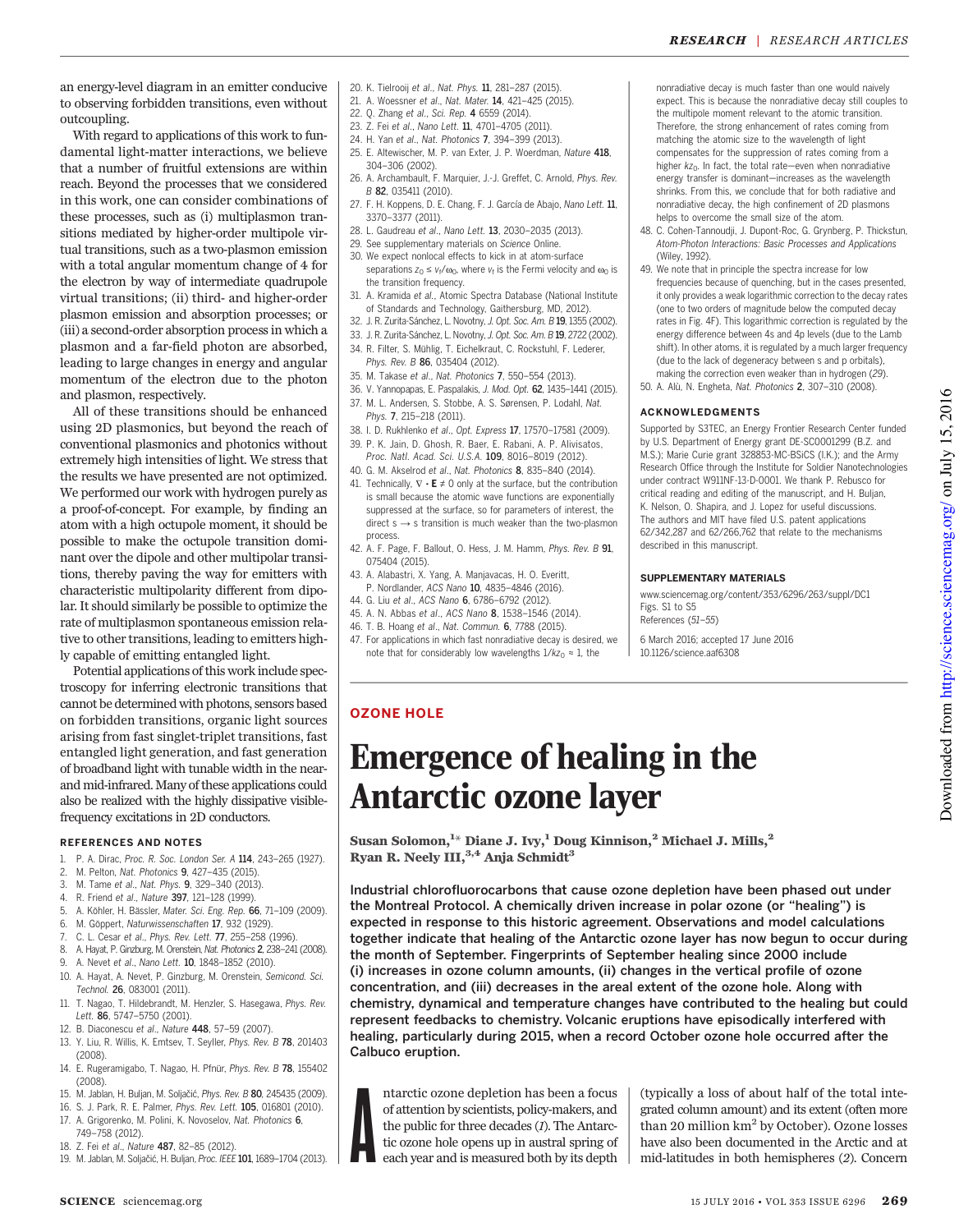about ozone depletion prompted a worldwide phaseout of the production of anthropogenic halocarbons containing chlorine and bromine, which are known to be the primary sources of reactive halogens responsible for the depletion (2). The ozone layer is expected to recover in response, albeit very slowly, mainly because of the long atmospheric residence time of the halocarbons (2).

Ozone recovery involves multiple stages, starting with (i) a reduced rate of decline, followed by (ii) a leveling off of the depletion and (iii) an identifiable ozone increase that can be linked to halocarbon reductions (2, 3). For simplicity, we refer to the third stage of recovery as "healing." All three stages of recovery have been documented in the upper stratosphere in mid- and low latitudes, albeit with uncertainties  $(2, 4-6)$ . Some studies provide evidence for all three recovery stages in ozone columns at mid-latitudes, despite dynamical variability (7). Although the first and second stages of recovery have also been well documented in the Arctic and Antarctica (8–10), a recent scientific assessment concluded that the emergence of the third stage had not been established by previous studies of the polar regions (2). Further, in October of 2015, the Antarctic ozone hole reached a record size (11), heightening questions about whether any signs of healing can be identified in either polar region.

#### Controls on polar ozone

Polar ozone depletion is driven by chlorine and bromine chemistry linked to anthropogenic halocarbon emissions (2,12). But ozone is not expected to heal in a monotonic fashion as halocarbon concentrations decrease because of confounding factors (such as meteorological changes) that induce variability from one year to another and could influence trends (2, 13, 14).

The exceptionally large ozone depletion in the polar regions compared with lower latitudes is related to polar stratospheric cloud (PSC) particles that form under cold conditions. These clouds drive heterogeneous chlorine and bromine chemistry that is sensitive to small changes in temperature (and hence to meteorological variability). A second, related factor is change in the transport of ozone and other chemicals caused by circulation or mixing changes (2). Further, some PSCs, as well as aerosol particles capable of driving similar chemistry, are increased in abundance when volcanic eruptions increase stratospheric sulfur. Volcanically driven increases in Antarctic ozone depletion were documented in the early 1990s after the 1991 eruption of Mount Pinatubo and are well simulated by models (15, 16). Since about 2005, a series of smaller-magnitude volcanic eruptions has increased stratospheric particle

<sup>1</sup>Department of Earth, Atmospheric, and Planetary Sciences, Massachusetts Institute of Technology, Cambridge, MA 02139, USA. <sup>2</sup> Atmospheric Chemistry Observations and Modeling Laboratory, National Center for Atmospheric Research (NCAR), Post Office Box 3000, Boulder, CO 80305, USA. <sup>3</sup>School of Earth and Environment, University of Leeds, Leeds, UK. <sup>4</sup>National Centre for Atmospheric Science, University of Leeds, Leeds, UK.

\*Corresponding author. Email: solos@mit.edu

abundances (17, 18), but the impact of these on polar ozone recovery has not previously been estimated.

### Observations and model test cases

We examined healing using balloon ozone data from the Syowa and South Pole stations. We also used total ozone column measurements from the South Pole station and the Solar Backscatter Ultra-Violet satellite (SBUV; we averaged SBUV data over the region from 63°S to the polar edge of coverage). The SBUV record has been carefully calibrated and compared with suborbital data (19). We also used the Total Ozone Mapping Spectrometer/Ozone Monitoring Instrument (TOMS/OMI) merged data set for analysis of the horizontal area of the ozone hole (20). Calibrated SBUV data are currently only available up to 2014, whereas the other records are available through 2015 (affecting the time intervals evaluated here). Model calculations were carried out with the Community Earth System Model 1 (CESM1) Whole Atmosphere Community Climate Model (WACCM), which is a fully coupled state-of-the-art interactive chemistry climate model (21). We used the specified dynamics option, SD-WACCM, in which meteorological fields including temperature and winds are derived from observations (22, 23). The analysis fields allow the time-varying temperature-dependent chemistry that is important in polar ozone depletion to be simulated in detail. The model's ability to accurately represent polar ozone chemistry has recently been documented (23, 24). Aerosol properties were based on the Chemis-

try and Climate Model Intercomparison (CCMI) recommendation (25) or derived inline from a version of WACCM that uses a modal aerosol submodel (23, 26). The modal submodel calculates variations in stratospheric aerosols from volcanic sources (using an observational database of volcanic  $SO_2$  emissions and plume altitudes; table S1) and nonvolcanic sulfur sources (particularly OCS, anthropogenic  $SO_2$ , and dimethyl sulfide). The injection heights and volcanic inputs are similar to those of previous studies (18, 27), and the calculated aerosol distributions capture the timing of post-2005 eruptions observed in several low-, mid-, and high-latitude lidar data sets and satellite climatologies (26). Based on comparisons with lidar data for several eruptions and regions (26), our modeled post-2005 total stratospheric volcanic aerosol optical depths are estimated to be accurate to within ±40% (supplementary materials). Differences between the CCMI aerosol climatology and our calculated modal aerosol submodel results can be large, especially in the lower stratosphere (26), and can affect ozone abundances.

The concentrations of halogenated gases capable of depleting ozone stopped rising in the polar stratosphere around the late 1990s as a result of the Montreal Protocol and are slowly declining (2, 28). We analyze what role these decreases in halogens play, along with other drivers of variability and change, in polar ozone trends since 2000. The year 2002 was anomalous in terms of meteorological behavior in the Antarctic (29), and it is excluded from all trend analyses throughout this paper.



## 1970 1975 1980 1985 1990 1995 2000 2005 2010 2015

#### Fig. 1. Monthly averaged Antarctic total ozone column for October and September, from SBUV and South Pole station observations and a series of model calculations.Total

ozone data measured at the geographic South Pole are from Dobson observations (filled circles) for October (Top) and balloon sondes (open circles) for September (Bottom), when there is not sufficient sunlight for the Dobson. SBUV data for each month are compared with model runs averaged over the polar cap latitude band that is accessible by the instrument; South Pole station data are compared with simulations for 85°S to 90°S.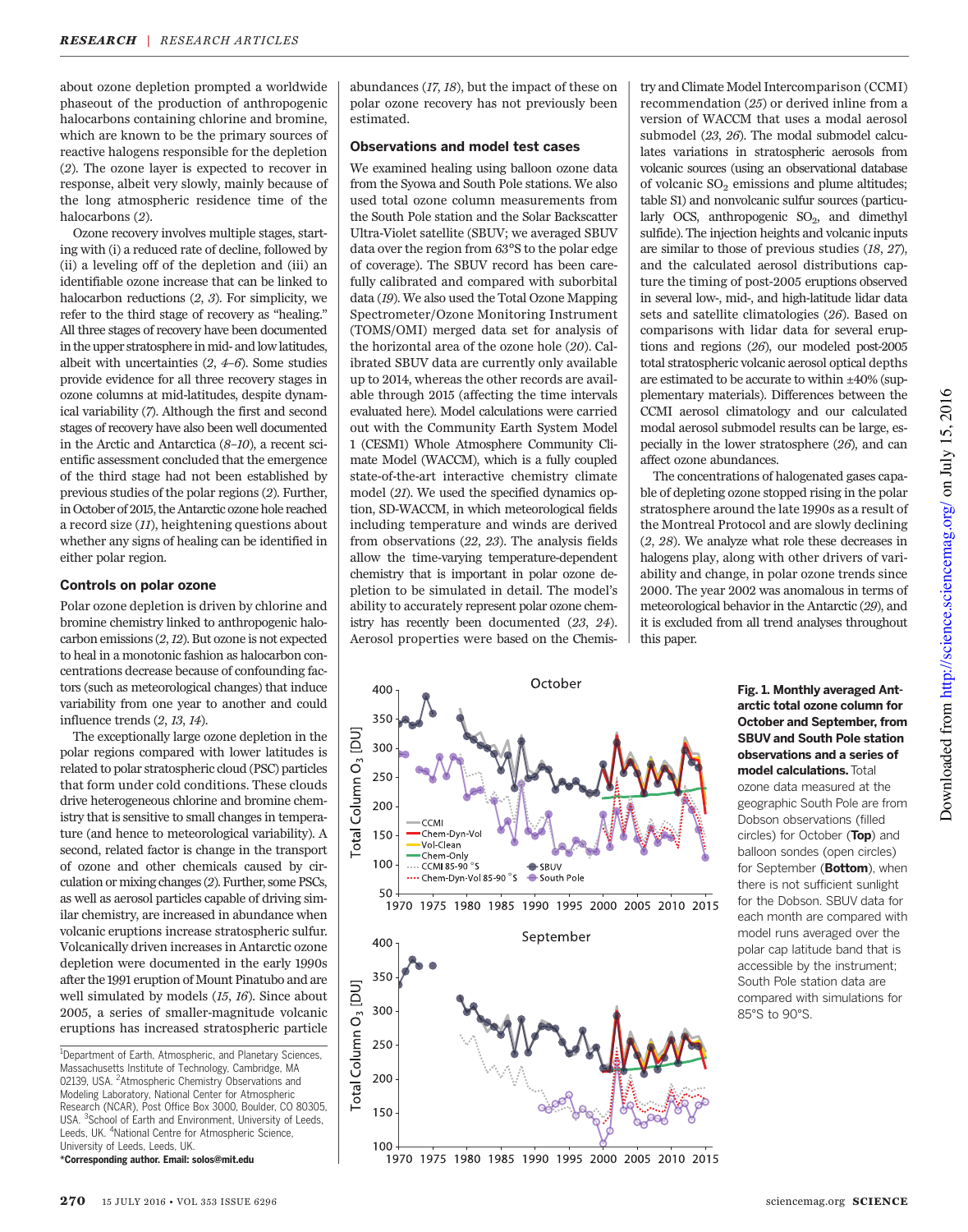Three different model simulations, all using full chlorine and bromine chemistry, were used to examine drivers of polar ozone changes since 2000: (i) a simulation encompassing observed time-varying changes in temperature and winds from meteorological analyses, with calculated background and volcanic stratospheric particles as well as other types of PSCs (chem-dyn-vol); (ii) a volcanically clean simulation (vol-clean), considering only background sources of stratospheric sulfur; and (iii) a chemistry-only simulation, in which annual changes in all meteorological factors (including the temperatures that drive chemistry) were suppressed by repeating conditions for 1999 throughout, and volcanically clean aerosols were imposed (chemonly). The Antarctic stratosphere in austral spring of 1999 was relatively cold and was deliberately chosen for the third simulation for its large chemical ozone losses. A longer run using full chemistry

and CCMI aerosols illustrates the model's simulation of ozone loss since 1979. Further information on statistical approaches, methods, data sets, and the model are provided in the supplementary materials.

Our chem-only simulation probably represents a conservative estimate of chemical effects because it does not include radiatively driven temperature changes that are expected to occur as a result of changes in ozone (30) or the feedbacks of those temperature changes to chemical processes. Temperature and ozone are coupled because absorption of sunlight by ozone heats the stratosphere. If ozone increases as a result of reductions in halogens, then temperatures will increase, which feeds back to the chemistry (for example, by reducing the rate of temperature-dependent heterogeneous reactions that deplete ozone), further increasing ozone. Such effects have not been sep-



arated here from other changes in temperature or winds (due to dynamical variability or forcings such as greenhouse gases).

#### Antarctic ozone trends, variability, and fingerprints of healing

Most analyses of Antarctic ozone recovery to date consider October or September-to-November averages (7, 9, 10). The historic discovery of the Antarctic ozone hole was based on observations taken in October (1), and healing cannot be considered complete until the ozone hole ceases to occur in that month, which is expected around mid-century (2, 28). However, October need not be the month when the onset of the healing process occurs. A first step in understanding whether a signal of the onset of healing can be identified is examining trends and their statistical significance relative to the noise of interannual variability.



Fig. 2. Trends in Southern Hemisphere (SH) polar cap ozone profiles in September. Ozone data from balloons at the Syowa (69°S, 39.58°E) (Left) and South Pole (Right) stations, along with model simulations averaged over the polar cap and over 85°S to 90°S, respectively, are shown versus pressure. The shading represents the uncertainties on the trends at the 90% statistical confidence interval.



Fig. 3. Trends in total ozone abundance (TOZ) by month from 2000 to 2014. (Top) Monthly and polar cap–averaged SBUV satellite observations, together with model simulations masked to the satellite coverage. Error bars denote 90% statistical confidence intervals. (Bottom) Contributions to the simulated monthly trends in total ozone abundance driven by dynamics and temperature (vol-clean minus chem-only), chemistry only (chem-only), and volcanoes (chem-dyn-vol minus vol-clean). In austral winter, SBUV measurements do not extend to 63°S; therefore, the model averages for those months cover 63°S to 90°S (open bars).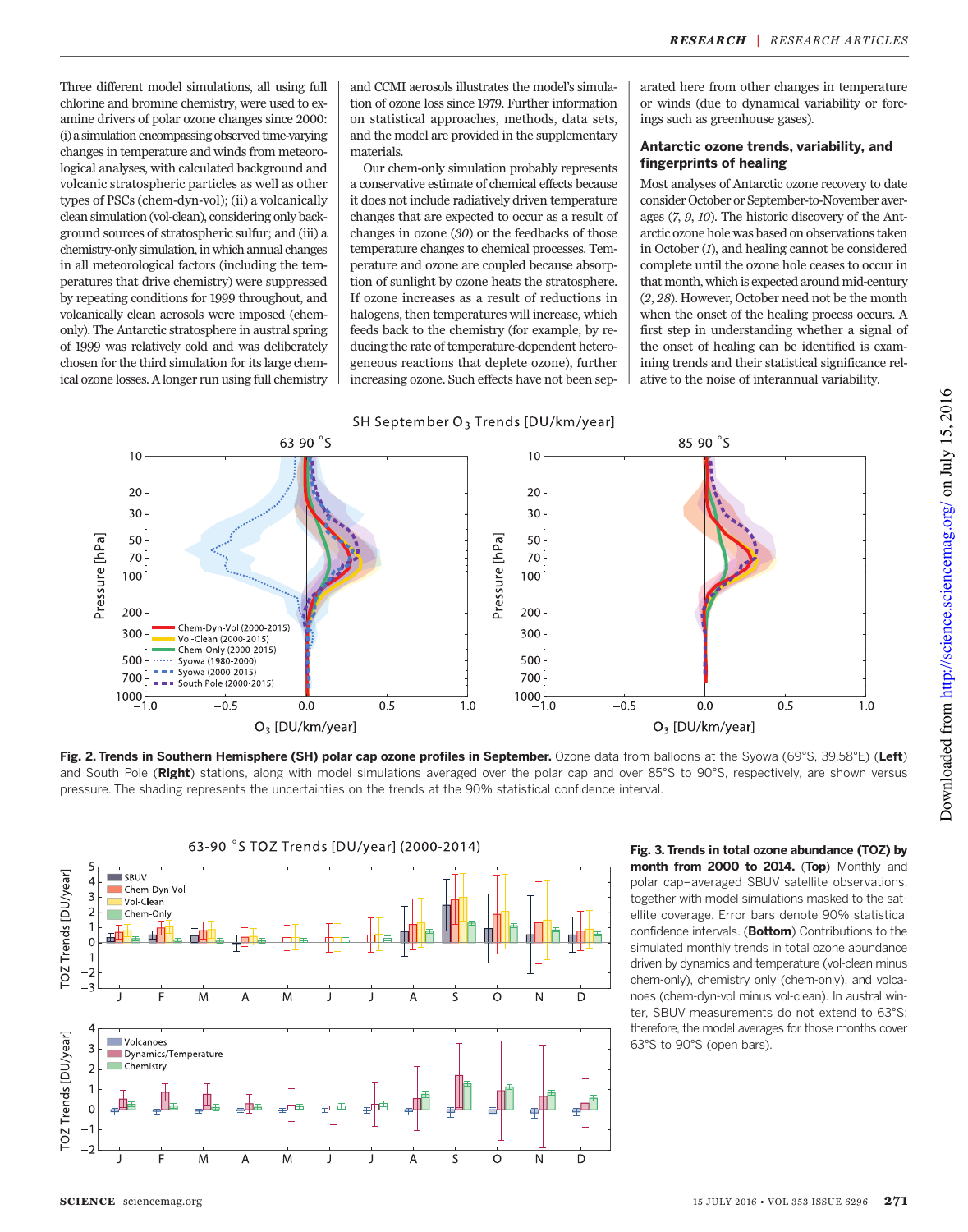

Fig. 4. Model-calculated percentage changes in local concentrations of ozone due to a series of moderate volcanic eruptions. The results (chem-dynvol minus vol-clean simulations) are averaged over the Antarctic polar cap as a function of pressure and month. Volcanic eruptions that have dominated the changes are indicated, with tropical eruptions at the bottom and higher-latitude eruptions at the top. An, Anatahan; Ca, Calbuco; Ch, Chaiten; Ke, Kelut; Ll, Llaima; Ma, Manam; Me, Merapi; Na, Nabro; NS, Negra Sierra; PC, Puyehue-Cordón Caulle; PF, Piton de la Fournaise; Ra, Rabaul (also referred to as Tavurvur); Ru, Ruang; Rv, Reventador; SA, Sangeang Api; SH, Soufriere Hills.



Fig. 5. September size of the ozone hole and day of year when the hole exceeds 12 million km<sup>2</sup> (Left) Annual size of the September monthly averaged ozone hole, defined as the region where the total ozone amount is less than 220 DU, from TOMS/OMI satellite observations and model simulations. Trends in the TOMS/OMI observations (heavy dashed black line) and the chem-dyn-vol model calculations (heavy dashed red line) from 2000 to 2015 are also indicated. (Right) Annual day of the year when the size of the ozone hole exceeds 12 million km<sup>2</sup> (and remains above that value for at least 3 days) in the TOMS/OMI observations and model simulations.

October has the deepest ozone depletion of any month in the Antarctic. However, it is subject to large variability due to seasonal fluctuations in temperature and transport, as well as to volcanic aerosol chemistry. Figure 1 shows the time series of measured Antarctic total ozone in October obtained from SBUV and South Pole station data, along with the model calculations; tables S2 and S3 provide the associated post-2000 trends and 90% confidence intervals. SD-WACCM reproduces the observed October variability from year to year when all factors are considered (chem-dyn-vol) (Fig. 1). However, the October total ozone trends are not yet positive with 90% certainty in the observational data or in the model. In contrast, other months with lower depletion and variability (particularly September; Fig. 1, fig. S1, and tables

S2 and S3) reveal positive ozone trends from 2000 to 2014 that are statistically significant at 90% confidence in SBUV and South Pole station measurements. Arctic ozone has long been known to be more variable than Antarctic ozone (2), and no Arctic month yet reveals a significant positive trend in either the chem-dyn-vol simulation or the SBUV observations when examined in the same manner (table S2).

The September profile of balloon ozone trends is a key test of process understanding. Figure 2 shows measured balloon profile trends for the South Pole and Syowa stations for 2000–2015, together with SD-WACCM model simulations. The large ozone losses measured at Syowa as the ozone hole developed from 1980 to 2000 are also shown for comparison. Antarctic station data need to be interpreted with caution because of an observed long-term shift in the position of the Antarctic vortex that affects Syowa in particular in October; the South Pole station is, however, less influenced by this effect (31). The ozonesonde data sets suggest clear increases since 2000 between about 100 and 50 hPa (10). The chem-only simulation reproduces about half of the observed healing, with the remainder in this month being accounted for by dynamics and temperature. The simulations also suggest a negative contribution (offset to healing) due to volcanic enhancements of the ozone depletion chemistry between about 70 and 200 hPa (fig. S2 shows similar effects in other months in this sensitive height range). The comparisons of the modeled trend profiles in Fig. 2 provide an important fingerprint of the onset of healing of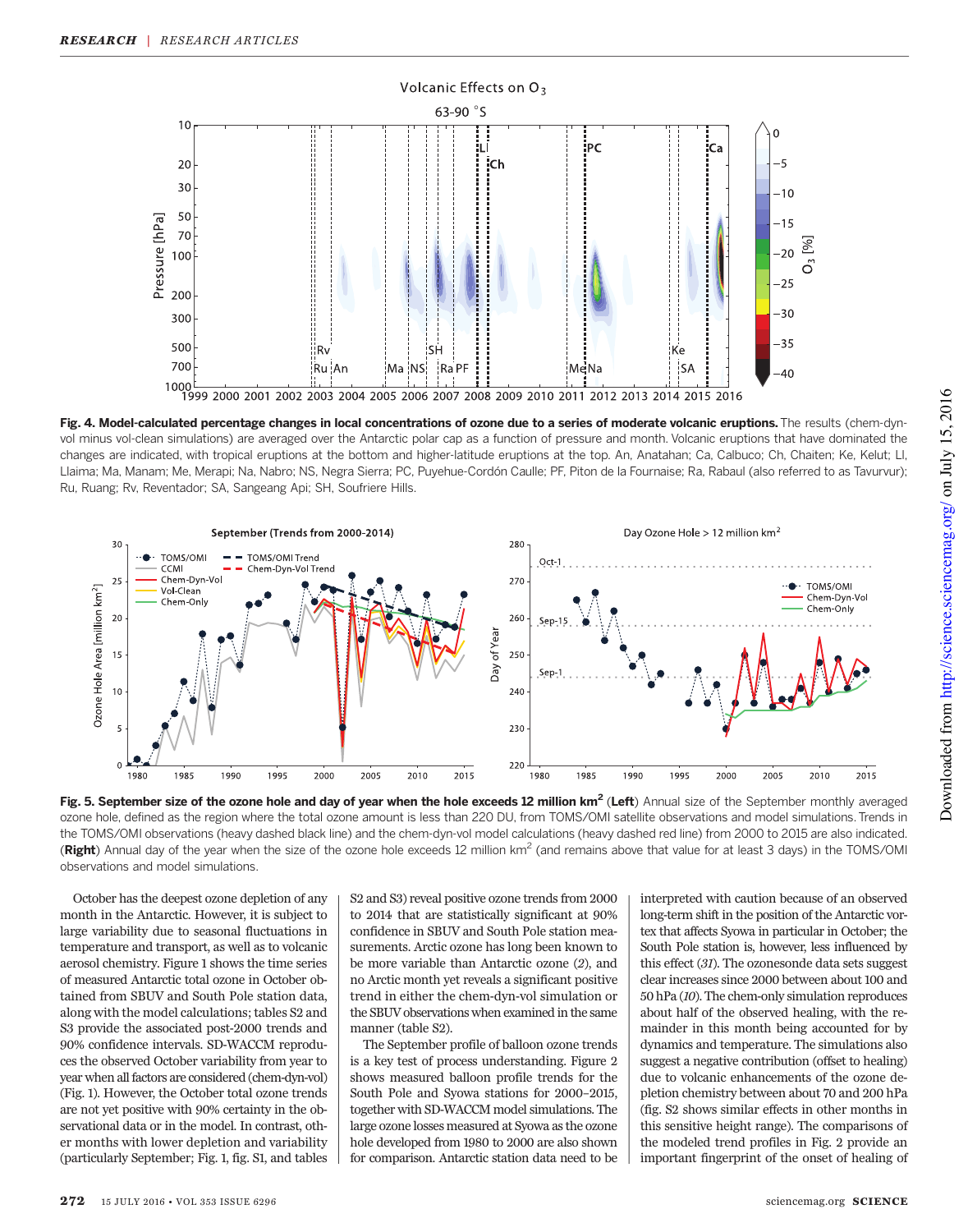



the Antarctic ozone layer in September. This is consistent with the basic understanding that reductions in ozone-depleting substances in the troposphere will lead to a healing of polar ozone that emerges over time, with lags due to the transport time from the troposphere to the stratosphere, along with the time required for chemically driven trends to become significant relative to dynamical and volcanic variability.

The seasonal cycle of monthly total ozone trends from the SBUV satellite observations is shown in Fig. 3, along with model calculations for various cases. The contributions to the modeled trends that are due to volcanic inputs (difference between chem-dyn-vol and vol-clean simulations), chemistry alone (chem-only simulations), and dynamics and temperature (difference between vol-clean and chem-only simulations) are shown in the lower panel. Although it is not possible to be certain that the SBUV observations vary for the same reasons that the model calculations do, the broad agreement between them on the seasonal cycle of total trends supports this interpretation. Less dynamical variability in September compared with October

(as shown by smaller error bars on the "dynamics/ temperature"term in Fig. 3, bottom panel), along with strong chemical recovery, make September the month when the Antarctic ozone layer has undergone the largest amount of healing since 2000. The data suggest September increases (at 90% confidence) of  $2.5 \pm 1.6$  DU per year over the latitudes sampled by SBUV and  $2.5 \pm 1.5$  DU per year from the South Pole sondes. These values are consistent with the chem-dyn-vol model values of  $2.8\,\pm\,1.6$  and  $1.9\,\pm\,1.5$  DU per year, respectively. Because the model reproduces much of the observed year-to-year variability in September total ozone from both the South Pole station and SBUV observations, confidence is increased that there is a significant chemical contribution to the trends (Fig. 1). As a best estimate, the model results suggest that roughly half of the September column healing is chemical, and half is due to dynamics and temperature, though the dynamic and temperature effects are highly variable. The modeled total September healing trend has been reduced by about 10% as a result of the chemical effects of increased volcanic activity in the latter part of 2000–2014.

Volcanic eruptions affect polar ozone depletion because injections of sulfur increase the surface areas of liquid PSCs and aerosol particles (32). Higher-latitude eruptions directly influence the polar stratosphere, but tropical eruptions also can increase polar aerosols via transport. The model indicates that numerous moderate eruptions since about 2005 have affected polar ozone in both hemispheres (table S1 gives eruptions, dates, and latitudes), particularly at pressures from about 70 to 300 hPa (Fig. 4). At pressures above about 100 hPa, temperatures are generally too warm for many PSCs to form, but there is sufficient water that effective heterogeneous chemistry can take place under cold polar conditions (12). Our simulations indicate peak volcanic losses locally as large as 30 and 55% for the Antarctic in 2011 and 2015, mainly due to the Chilean eruptions of Puyehue-Cordón Caulle and Calbuco, respectively; contributions to depletions that are attributable to tropical eruptions are also evident in several earlier years. At these pressures, contributions to the total column are small but significant: The integrated additional Antarctic ozone column losses, averaged over the polar cap, are between 5 and 13 DU after the eruptions shown in Fig. 4.

The ozone hole typically begins to open in August of each year and reaches its maximum areal extent in October. Decreases in the areal extent of the October hole are expected to occur in the 21st century as chemical destruction slows, but they cannot yet be observed against the backdrop of interannual variability, in part because of the extremely large hole in 2015 (fig. S3). However, monthly averaged observations for September show a shrinkage of  $4.5 \pm 4.1$  million km<sup>2</sup> between 2000 and 2015 (Fig. 5, left panel). The model underestimates the observed September hole size by about 15% on average, but it yields variability (Fig. 5) and trends  $(4.9 \pm 4.7 \text{ million km}^2)$  that are similar to the observations. The right panel of Fig. 5 shows that the observed and modeled day of the year when the ozone hole exceeds a threshold value of 12 million km<sup>2</sup> has been occurring later in recent years, indicating that early September holes are becoming smaller (Fig. 6). This result is robust to the specific choice of threshold value and implies that the hole is opening more slowly as the ozone layer heals. The chem-only simulation results in Fig. 5 show that if temperatures, dynamical conditions, and volcanic inputs had remained the same as they were in 1999 until now, the September ozone hole would have shrunk by about  $3.5 \pm 0.3$  million km<sup>2</sup> as a result of reduced chlorine and bromine; thus, the reduction of these chemicals dominates the total shrinkage over this period.

Volcanic eruptions caused the modeled areas of the September-averaged ozone holes to expand substantially in several recent years. Our results, as shown in Fig. 5 (left panel), indicate that much of the statistical uncertainty in the observed September trend is not random, but rather is due to the expected chemical impacts of these geophysical events. In 2006, 2007, and 2008, model calculations suggest that the September ozone holes were volcanically enlarged by about 1 million km<sup>2</sup>. The sizes of the September ozone holes in 2011 and 2015 are estimated to have been, respectively, about 1.0 million and 4.4 million  $km<sup>2</sup>$  larger because of volcanic eruptions (especially Puyehue-Cordón Caulle in 2011 and Calbuco in 2015) than they would otherwise have been, substantially offsetting the chemical healing in those years.

Figure 6 shows that the bulk of the seasonal growth of the ozone hole typically occurs between about days 230 and 250 (late August to early September). As the ozone layer heals, the growth of the hole is expected to occur later in the year (middle and bottom panels), in agreement with observations (top). The slower rates of early-season growth are key to the trend of shrinkage in the September-averaged ozone hole. For example, the rate of ozone loss depends strongly upon the ClO concentration, so that reduced chlorine concentrations lead to slower rates of ozone loss after polar sunrise. The ozone hole of 2015 was considerably larger over several weeks in October (but notably, not in September) than ever previously observed, and this behavior is well reproduced in our model only when the eruption of Calbuco is considered (figs. S3 and S4). The record-large monthly averaged ozone hole in October 2015 measured 25.3 million  $km^2$ , which is 4.8 million  $km^2$ larger than the previous record year (20.6 million km<sup>2</sup> in 2011). When volcanic aerosols are included (chem-dyn-vol simulation), our calculated monthly averaged October 2015 ozone hole is 24.6 million km2 , whereas the corresponding value excluding volcanic aerosols (vol-clean simulation) is much smaller, 21.1 million  $km^2$  (fig. S3). Therefore, our calculations indicate that cold temperatures and dynamics alone made a much smaller contribution to establishing the October 2015 record than volcanic aerosols did (figs. S3 and S4), and the cold temperatures are expected to be at least partly a feedback to the volcanically increased large ozone losses. Further, the conclusion that the volcanic aerosols were the dominant cause of the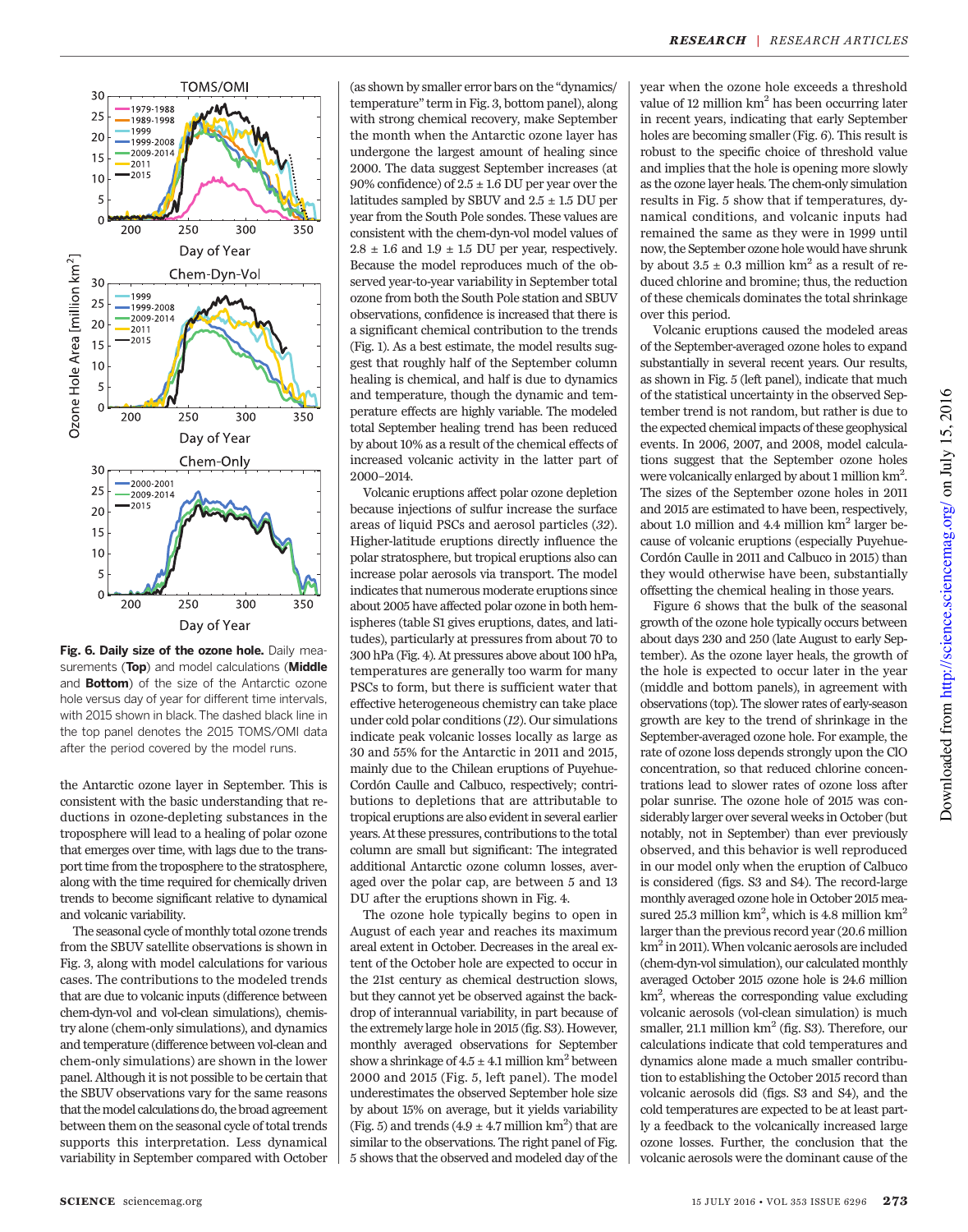record size of the October 2015 ozone hole would hold based on our calculations even if the volcanic aerosol amounts were overestimated by a factor of several (a much larger error than indicated by our comparison of our model calculations with lidar data for multiple eruptions in (26); supplementary materials).

The reasons for the contributions of dynamics and temperature to the healing of the Antarctic ozone layer are not clear. The dynamical and temperature contributions to healing estimated in Fig. 3 vary by month in a manner that mirrors the ozone depletion in spring, suggesting linkages to the seasonality of the depletion itself and hence possible dynamical feedbacks. Some models (33–35) suggest that a reduction in transport of ozone to the Antarctic occurred as depletion developed in the 1980s and 1990s, which would imply a reversal of this process and hence increased healing as ozone rebounds. But others indicate that ozone depletion increased the strength of the stratospheric overturning circulation (36), and a reversal of this factor during recovery would impede healing. Although there is robust agreement across models that climate change linked to increasing greenhouse gases should act to increase the strength of the stratospheric overturning circulation, observations show mixed results (37); further, the seasonality of this effect has not been established, and the magnitude in the Antarctic is uncertain. Internal variability of the climate system linked, for example, to variations in El Niño could also affect the trends.

#### Conclusion

After accounting for dynamics, temperature, and volcanic factors, the results presented here indicate that healing of the Antarctic ozone hole is emerging. Our results underscore the combined value of balloon and satellite ozone data, volcanic aerosol measurements, and chemistry-climate models in documenting progress in the recovery of the ozone layer since the Montreal Protocol.

#### REFERENCES AND NOTES

- J. C. Farman, B. G. Gardiner, J. D. Shanklin, Nature 315, 207–210 (1985). 2. World Meteorological Organization/United Nations
- Environment Programme (WMO/UNEP), Scientific Assessment of Ozone Depletion: 2014 (Global Ozone Research and Monitoring Project Report No. 55, WMO, 2014).
- 3. D. J. Hofmann, S. J. Oltmans, J. M. Harris, B. J. Johnson, J. A. Lathrop, J. Geophys. Res. 102, 8931-8943 (1997).
- 4. M. J. Newchurch et al., J. Geophys. Res. 108, 4507 (2003).
- 5. N. R. P. Harris et al., Atmos. Chem. Phys. 15, 9965–9982 (2015).
- 6. F. Tummon et al., Atmos. Chem. Phys. 15, 3021–3043 (2015).
- 7. T. G. Shepherd et al., Nat. Geosci. 7, 443–449 (2014).
- E.-S. Yang et al., J. Geophys. Res. 113, D20308 (2008).
- 9. M. L. Salby, E. Titova, L. Deschamps, Geophys. Res. Lett. 38, L09702 (2011).
- 10. J. Kuttippurath et al., Atmos. Chem. Phys. 13, 1625–1635 (2013).
- 11. WMO, "WMO Antarctic Ozone Bulletins: 2015," 2015; www. wmo.int/pages/prog/arep/WMOAntarcticOzoneBulletins2015.html.
- 12. S. Solomon, Rev. Geophys. 37, 275–316 (1999).
- 13. J. Kuttippurath et al., Atmos. Chem. Phys. 15, 10385–10397 (2015).
- 14. N. J. Livesey, M. L. Santee, G. L. Manney, Atmos. Chem. Phys. 15, 9945–9963 (2015).
- 15. D. J. Hofmann, S. J. Oltmans, J. Geophys. Res. 98, 18555–18561 (1993).
- 16. R. W. Portmann et al., J. Geophys. Res. 101, 22991–23006 (1996).
- 17. J.-P. Vernier et al., Geophys. Res. Lett. 38, L12807 (2011). 18. C. Brühl, J. Lelieveld, H. Tost, M. Höpfner, N. Glatthor, J.
- Geophys. Res. Atmos. 120, 2103–2118 (2015).
- 19. R. D. McPeters, P. K. Bhartia, D. Haffner, G. L. Labow, L. Flynn, J. Geophys. Res. 118, 8032-8039 (2013).
- 20. W. Chehade, M. Weber, J. P. Burrows, Atmos. Chem. Phys. 14, 7059–7074 (2014).
- 21. D. R. Marsh et al., J. Clim. 26, 7372–7391 (2013).
- 22. A. Kunz, L. L. Pan, P. Konopka, D. E. Kinnison, S. Tilmes, J. Geophys. Res. 116, D24302 (2011).
- 23. Materials and methods are available as supplementary materials on Science Online.
- 24. S. Solomon, D. Kinnison, J. Bandoro, R. R. Garcia, J. Geophys. Res. 120, 7958–7974 (2015).
- 25. F. Arfeuille et al., Atmos. Chem. Phys. 13, 11221–11234 (2013).
- 26. M. J. Mills et al., J. Geophys. Res. 121, 2332–2348 (2015).
- 27. M. Höpfner et al., Atmos. Chem. Phys. 15, 7017–7037
- (2015). 28. P. A. Newman, E. R. Nash, S. R. Kawa, S. A. Montzka, S. M. Schauffler, Geophys. Res. Lett. 33, L12814 (2006).
- 29. A. A. Scaife et al., J. Atmos. Sci. 62, 629-639 (2005).
- 30. P. M. Forster, R. S. Freckleton, K. P. Shine, Clim. Dyn. 13, 547–560 (1997).
- 31. B. Hassler, G. E. Bodeker, S. Solomon, P. J. Young, Geophys. Res. Lett. 38, L01805 (2011).
- 32. A. Tabazadeh, K. Drdla, M. R. Schoeberl, P. Hamill, O. B. Toon, Proc. Natl. Acad. Sci. U.S.A. 99, 2609–2612 (2002).
- 33. S. Meul, S. Oberländer-Hayn, J. Abalichin, U. Langematz, Atmos. Chem. Phys. 15, 6897–6911 (2015).
- 34. P. Braesicke et al., Atmos. Chem. Phys. 13, 10677–10688 (2013).
- 35. F. Li, J. Austin, J. Wilson, J. Clim. 21, 40–57 (2008).
- 36. C. McLandress, T. G. Shepherd, J. Clim. 22, 1516–1540 (2009).
- 37. N. Butchart, Rev. Geophys. 52, 157–184 (2014).

#### ACKNOWLEDGMENTS

We thank S. Tilmes (NCAR) for help with the MERRA (Modern-Era Retrospective Analysis for Research and Applications) data. D.K. and S.S. were partially supported by NSF Frontiers in Earth System Dynamics grant OCE-1338814, and D.J.I. was supported by NSF Atmospheric Chemistry grant AGS-1539972. A.S. was supported by an Academic Research Fellowship from the University of Leeds, an NCAR visiting scientist grant, and Natural Environment Research Council grant NE/N006038/1. NCAR is sponsored by NSF. WACCM is a component of CESM, which is supported by NSF and the Office of Science of the U.S. Department of Energy. We are grateful to D. Fahey, B. Hassler, W. D. McKenna, and the anonymous reviewers for helpful comments. Instructions for access to data reported in this paper are given in the supplementary materials.

#### SUPPLEMENTARY MATERIALS

www.sciencemag.org/content/353/6296/269/suppl/DC1 Materials and Methods Figs. S1 to S4 Tables S1 to S3 References (38–44)

6 December 2015; accepted 20 June 2016 Published online 30 June 2016 10.1126/science.aae0061

# **REPORTS**

# FERROELECTRICITY

# Discovery of robust in-plane ferroelectricity in atomic-thick SnTe

Kai Chang,<sup>1,2\*</sup> Junwei Liu,<sup>3,1,2\*</sup> Haicheng Lin,<sup>1,2</sup> Na Wang,<sup>1,2</sup> Kun Zhao,<sup>1,2</sup> Anmin Zhang,<sup>4</sup> Feng Jin,<sup>4</sup> Yong Zhong,<sup>1,2</sup> Xiaopeng Hu,<sup>1,2</sup> Wenhui Duan,<sup>1,2</sup> Qingming Zhang,  $4.5$  Liang Fu, $3$  Qi-Kun Xue,  $1.2$  Xi Chen,  $1.2$  Shuai-Hua Ji $1.2,6$ +

Stable ferroelectricity with high transition temperature in nanostructures is needed for miniaturizing ferroelectric devices. Here, we report the discovery of the stable in-plane spontaneous polarization in atomic-thick tin telluride (SnTe), down to a 1-unit cell (UC) limit. The ferroelectric transition temperature  $T_c$  of 1-UC SnTe film is greatly enhanced from the bulk value of 98 kelvin and reaches as high as 270 kelvin. Moreover, 2- to 4-UC SnTe films show robust ferroelectricity at room temperature. The interplay between semiconducting properties and ferroelectricity in this two-dimensional material may enable a wide range of applications in nonvolatile high-density memories, nanosensors, and electronics.

wo-dimensional (2D) materials exhibit a wide<br>range of symmetry-breaking quantum phe-<br>nomena such as crystalline order  $(I, 2)$ ,<br>superconductivity  $(3, 4)$ , magnetism  $(5, 6)$ ,<br>and charge-density wave  $(7, 8)$ , which per-<br>s wo-dimensional (2D) materials exhibit a wide range of symmetry-breaking quantum phenomena such as crystalline order (1, 2), superconductivity  $(3, 4)$ , magnetism  $(5, 6)$ , and charge-density wave (7, 8), which perhas been comparatively more difficult to explore ferroelectricity in ultrathin films. For the perovskite ferroelectric materials, stable out-plane spontaneous polarization has been discovered in the thin films of few unit cells (UCs) thickness (9–12). Theoretical studies point out that the charge screening, chemical bonding, and misfit strain at the interface may play a role in stabilizing ferroelectric states (13–18). The transition temperature in those ultrathin films usually decreases as the thickness is reduced (10–12, 19), which could be understood by the destabilization of ferroelectric states through depolarization fields. In contrast, the transition temperature of ferroelectric polymer film is nearly independent of thickness, indicating 2D behavior (20).

Here, we use the molecular beam epitaxial technique to prepare atomic-thick ferroelectric